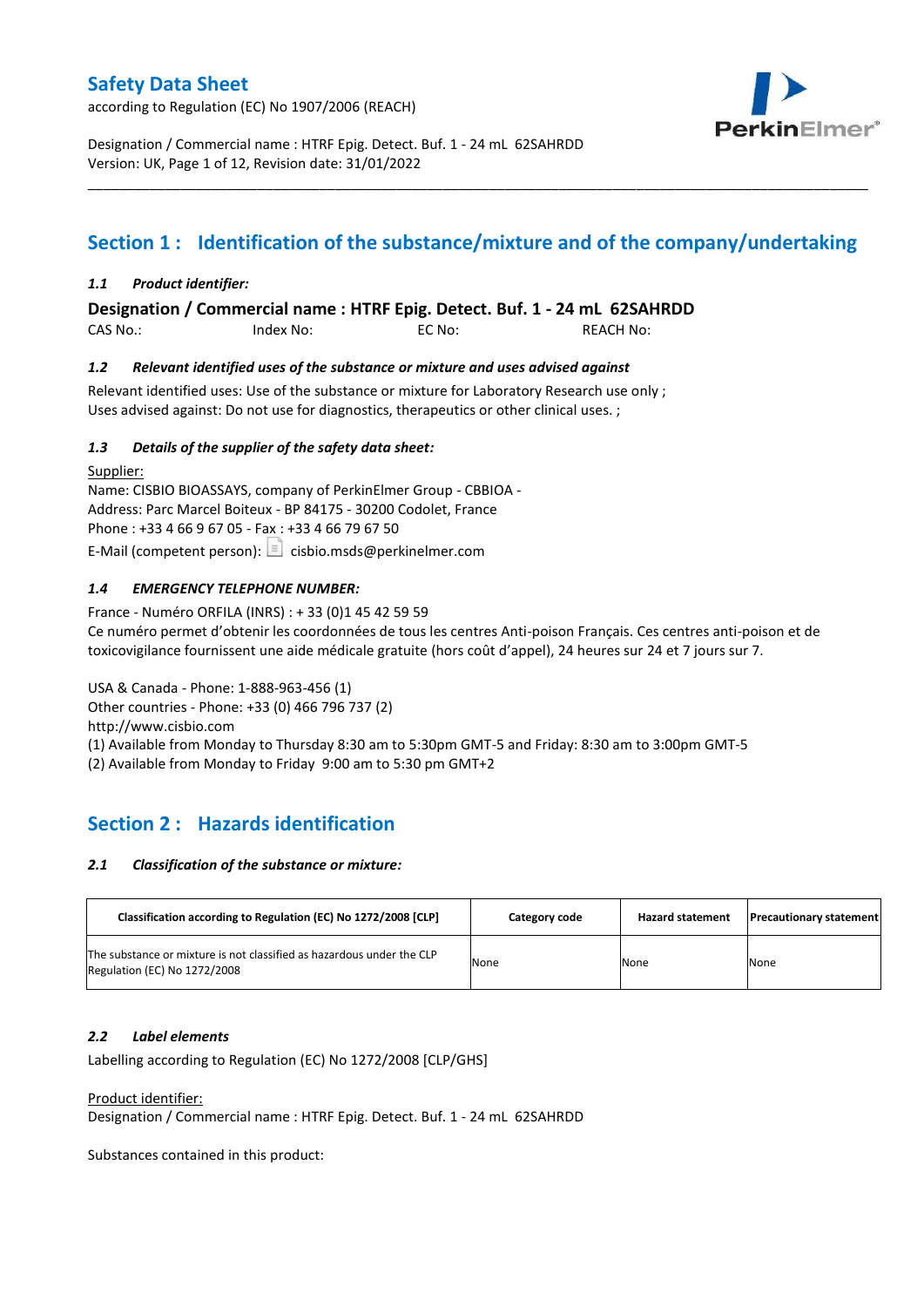according to Regulation (EC) No 1907/2006 (REACH)



Designation / Commercial name : HTRF Epig. Detect. Buf. 1 - 24 mL 62SAHRDD Version: UK, Page 2 of 12, Revision date: 31/01/2022

Hazard pictograms

Signal word:

Hazard and precautionary statements:

#### *2.3 Other hazards*

The mixture does not contain substances classified as 'Substances of Very High Concern' (SVHC) >= 0.1% published by the European CHemicals Agency (ECHA) under article 57 of REACH. The mixture satisfies neither the PBT nor the vPvB criteria for mixtures in accordance with annexe XIII of the REACH regulations EC 1907/2006. ; Adverse human health effects and symptoms:

\_\_\_\_\_\_\_\_\_\_\_\_\_\_\_\_\_\_\_\_\_\_\_\_\_\_\_\_\_\_\_\_\_\_\_\_\_\_\_\_\_\_\_\_\_\_\_\_\_\_\_\_\_\_\_\_\_\_\_\_\_\_\_\_\_\_\_\_\_\_\_\_\_\_\_\_\_\_\_\_\_\_\_\_\_\_\_\_\_\_\_\_\_\_\_\_\_\_\_\_\_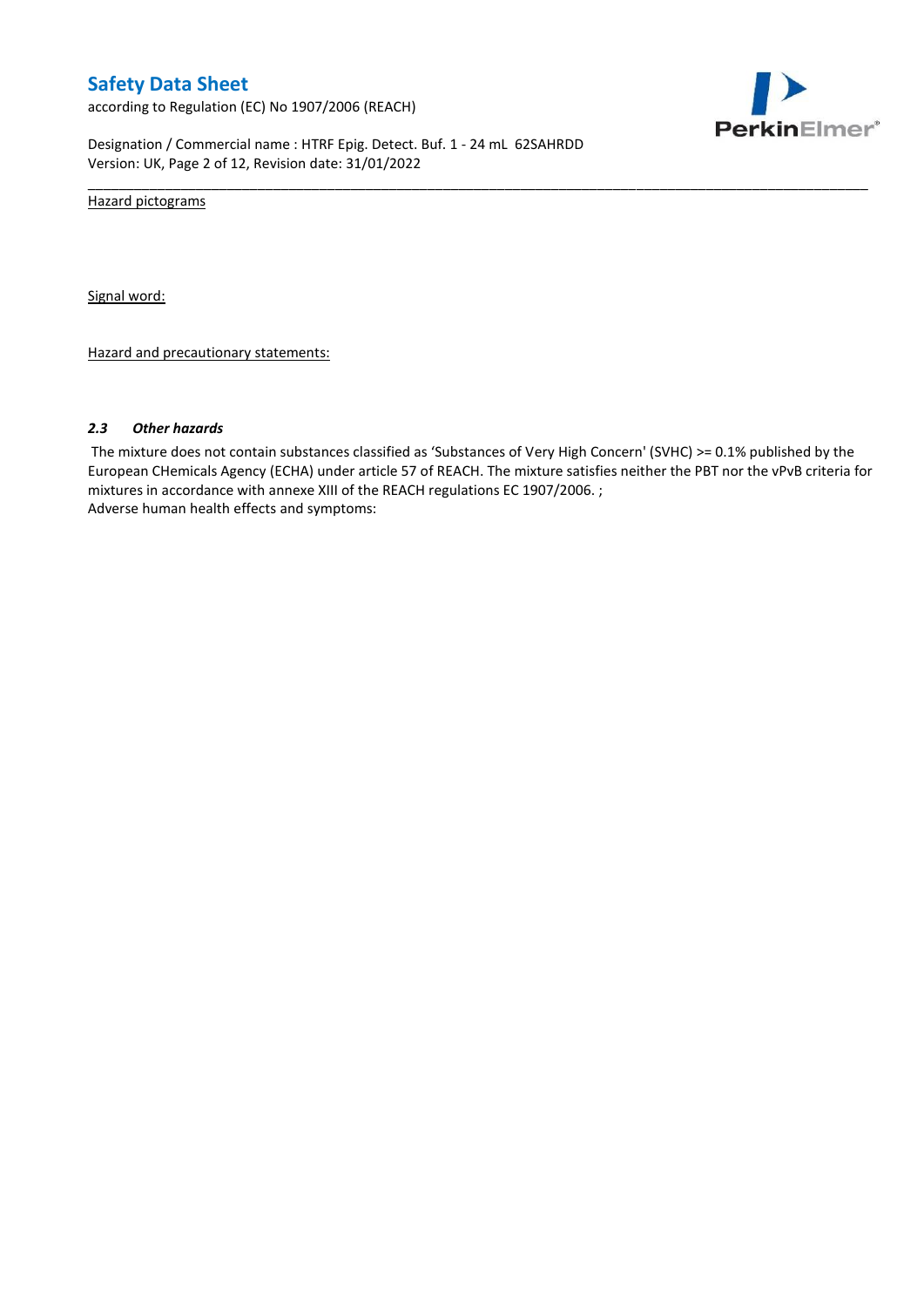according to Regulation (EC) No 1907/2006 (REACH)



Designation / Commercial name : HTRF Epig. Detect. Buf. 1 - 24 mL 62SAHRDD Version: UK, Page 3 of 12, Revision date: 31/01/2022

# **Section 3 : Composition/information on ingredients**

### *3.2 Mixtures*

Hazardous ingredients:

| Substance name     | CAS n'  | lndex n' | EC n°     | <b>Classification according Regulation (EC)</b><br><b>No. 1272 [CLP]</b> | Concentration<br>(%) | <b>SCL</b> | M-factor |
|--------------------|---------|----------|-----------|--------------------------------------------------------------------------|----------------------|------------|----------|
| dimethyl sulfoxide | 67-68-5 |          | 200-664-3 |                                                                          | $\leq 100\%$         |            |          |

\_\_\_\_\_\_\_\_\_\_\_\_\_\_\_\_\_\_\_\_\_\_\_\_\_\_\_\_\_\_\_\_\_\_\_\_\_\_\_\_\_\_\_\_\_\_\_\_\_\_\_\_\_\_\_\_\_\_\_\_\_\_\_\_\_\_\_\_\_\_\_\_\_\_\_\_\_\_\_\_\_\_\_\_\_\_\_\_\_\_\_\_\_\_\_\_\_\_\_\_\_

Additional information:

Full text of H- and EUH-phrases: see SECTION 16.

# **Section 4 : First aid measures**

#### *4.1 Description of first aid measures*

**General information**:Do not leave affected person unattended. ;

**Following inhalation**: In case of respiratory tract irritation, consult a physician. ;

**Following skin contact**:After contact with skin, wash immediately with water ;

**Following eye contact**:After contact with the eyes, rinse with water with the eyelids open for a sufficient length of time, then consult an ophthalmologist immediately. ;

**Following ingestion**:Do NOT induce vomiting. ;

**Self-protection of the first aider**:

#### *4.2 Most important symptoms and effects, both acute and delayed*

Symptoms:No known symptoms to date. ; Effects:

#### *4.3 Indication of any immediate medical attention and special treatment needed*

Notes for the doctor:

## **Section 5 : Firefighting measures**

#### *5.1 Extinguishing media:*

**Suitable extinguishing media**:This product is not flammable. Use extinguishing agent suitable for type of surrounding fire ;

#### *5.2 Special hazards arising from the substance or mixture*

Hazardous combustion products:/

#### *5.3 Advice for fire-fighters*

Wear Protective clothing.;

## **Section 6 : Accidental release measures**

*6.1 Personal precautions, protective equipment and emergency procedures*

Emergency procedures: Provide adequate ventilation. ;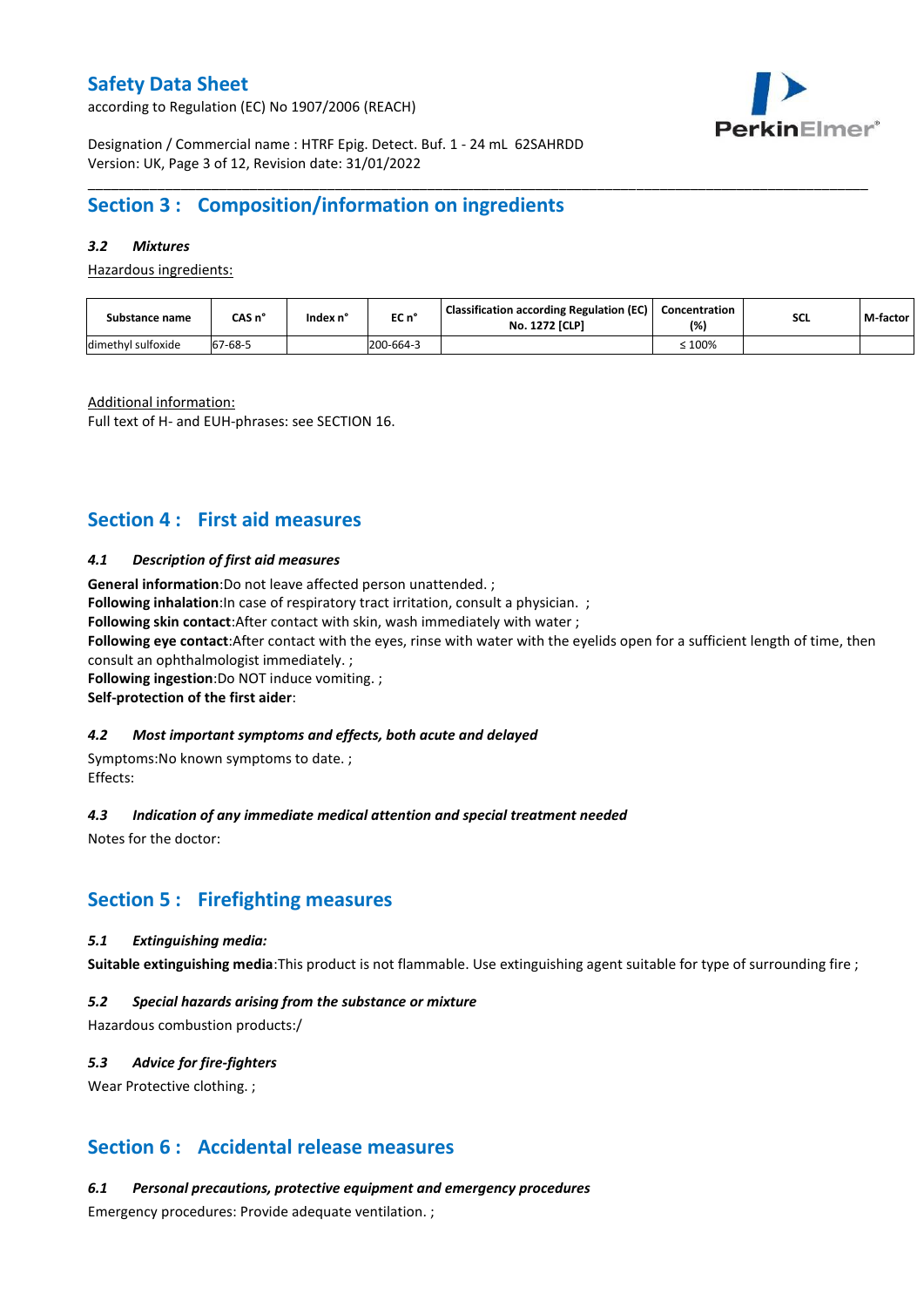according to Regulation (EC) No 1907/2006 (REACH)



Designation / Commercial name : HTRF Epig. Detect. Buf. 1 - 24 mL 62SAHRDD Version: UK, Page 4 of 12, Revision date: 31/01/2022

\_\_\_\_\_\_\_\_\_\_\_\_\_\_\_\_\_\_\_\_\_\_\_\_\_\_\_\_\_\_\_\_\_\_\_\_\_\_\_\_\_\_\_\_\_\_\_\_\_\_\_\_\_\_\_\_\_\_\_\_\_\_\_\_\_\_\_\_\_\_\_\_\_\_\_\_\_\_\_\_\_\_\_\_\_\_\_\_\_\_\_\_\_\_\_\_\_\_\_\_\_

#### *6.2 Environmental precautions*

Do not allow to enter into surface water or drains. ;

#### *6.3 Methods and material for containment and cleaning up*

For cleaning up:Suitable material for taking up: Absorbing material, organic ; Other information:

#### *6.4 Reference to other sections*

Additional information:

# **Section 7 : Handling and storage**

#### *7.1 Precautions for safe handling*

Protective measures: Advice on safe handling:Avoid contact with skin, eyes and clothes. ; Fire preventions:

Do not eat, drink or smoke in areas where reagents are handled. ; Advice on general occupational hygiene Handle in accordance with good industrial hygiene and safety practice ;

### *7.2 Conditions for safe storage, including any incompatibilities*

Technical measures and storage conditions: Requirements for storage rooms and vessels: Keep container tightly closed. ; Hints on storage assembly: Materials to avoid: Further information on storage conditions:

#### *7.3 Specific end uses:*

Recommendations on specific end uses: Observe technical data sheet. ;

# **Section 8 : Exposure controls/personal protection**

#### *8.1 Control parameters*

Preliminary remark:

#### 8.1.1 Occupational exposure limits:

France

| Source:            |           | Informations relatives à la réglementation VME (France) : ED 984, 07.2012 |               |           |            |           |  |  |  |  |  |  |  |
|--------------------|-----------|---------------------------------------------------------------------------|---------------|-----------|------------|-----------|--|--|--|--|--|--|--|
| <b>Substance</b>   | EC No.    | CAS-No                                                                    | $VLE$ (mg/m3) | VLE (ppm) | VME(mg/m3) | VME (ppm) |  |  |  |  |  |  |  |
| 67-68-5 / 200-664- | 200-664-3 | 67-68-5                                                                   |               |           |            |           |  |  |  |  |  |  |  |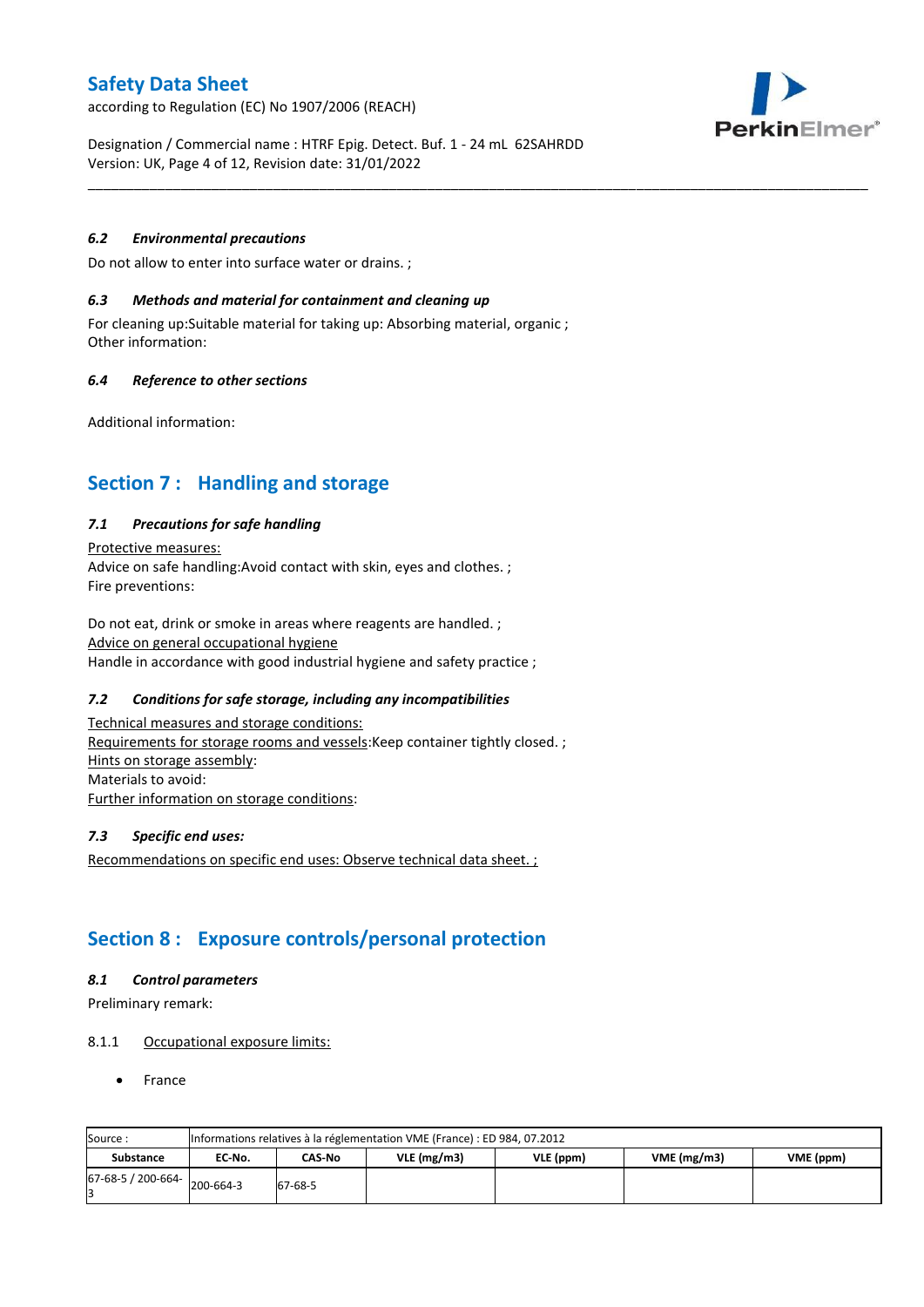according to Regulation (EC) No 1907/2006 (REACH)



Designation / Commercial name : HTRF Epig. Detect. Buf. 1 - 24 mL 62SAHRDD Version: UK, Page 5 of 12, Revision date: 31/01/2022

#### • Spain

| Source:            | June 2015 | Limites de Exposicion Profesional para Agentes Quimicos en Espana<br>Instituto Nacional de Seguridad e Higiene en el Trabajo |                  |              |                  |              |  |  |  |  |  |  |
|--------------------|-----------|------------------------------------------------------------------------------------------------------------------------------|------------------|--------------|------------------|--------------|--|--|--|--|--|--|
| <b>Substance</b>   | EC No.    | CAS No                                                                                                                       | $VLA-EC$ (mg/m3) | VLA-EC (ppm) | $VLA-ED$ (mg/m3) | VLA-ED (ppm) |  |  |  |  |  |  |
| 67-68-5 / 200-664- | 200-664-3 | 67-68-5                                                                                                                      |                  |              |                  |              |  |  |  |  |  |  |

\_\_\_\_\_\_\_\_\_\_\_\_\_\_\_\_\_\_\_\_\_\_\_\_\_\_\_\_\_\_\_\_\_\_\_\_\_\_\_\_\_\_\_\_\_\_\_\_\_\_\_\_\_\_\_\_\_\_\_\_\_\_\_\_\_\_\_\_\_\_\_\_\_\_\_\_\_\_\_\_\_\_\_\_\_\_\_\_\_\_\_\_\_\_\_\_\_\_\_\_\_

### **•** Germany

| Source:             | TRGS 900, June 2015, BAuA |         |             |           |  |  |  |  |  |  |
|---------------------|---------------------------|---------|-------------|-----------|--|--|--|--|--|--|
| <b>Substance</b>    | EC-No.                    | CAS No  | AGW (mg/m3) | AGW (ppm) |  |  |  |  |  |  |
| 67-68-5 / 200-664-3 | 200-664-3                 | 67-68-5 | 320         | 100       |  |  |  |  |  |  |

- Italia
- Greece
- $\bullet$  UK
- OSHA (USA)

| Source:                       |        |         |                                                                            | Occupational Safety and Health Administration (OSHA) Permissible Exposure Limits (PELS) from 29 CFR 1910.1000 |                                                                      |                                                                        |
|-------------------------------|--------|---------|----------------------------------------------------------------------------|---------------------------------------------------------------------------------------------------------------|----------------------------------------------------------------------|------------------------------------------------------------------------|
| Substance                     | EC-No. | CAS No  | <b>OSHA Permissible</b><br><b>Exposure Limit (PEL)</b><br>8-hour TWA (ppm) | <b>OSHA Permissible</b><br><b>Exposure Limit (PEL) 8-</b><br>hour TWA (mg/m3)                                 | <b>OSHA Permissible</b><br><b>Exposure Limit (PEL)</b><br>STEL (ppm) | <b>OSHA Permissible</b><br><b>Exposure Limit (PEL)</b><br>STEL (mg/m3) |
| 67-68-5 / 200-664-3 200-664-3 |        | 67-68-5 |                                                                            |                                                                                                               |                                                                      |                                                                        |

### 8.1.2 Biological limit values (Germany):

| List of recommended health-based biological limit values (BLVs) and biological guidance values (BGVs), June 2014<br>Source: |           |         |               |           |  |  |  |  |  |
|-----------------------------------------------------------------------------------------------------------------------------|-----------|---------|---------------|-----------|--|--|--|--|--|
| Substance                                                                                                                   | EC No.    | CAS-No  | $BLV$ (mg/m3) | BLV (ppm) |  |  |  |  |  |
| 67-68-5 / 200-664-3                                                                                                         | 200-664-3 | 67-68-5 |               |           |  |  |  |  |  |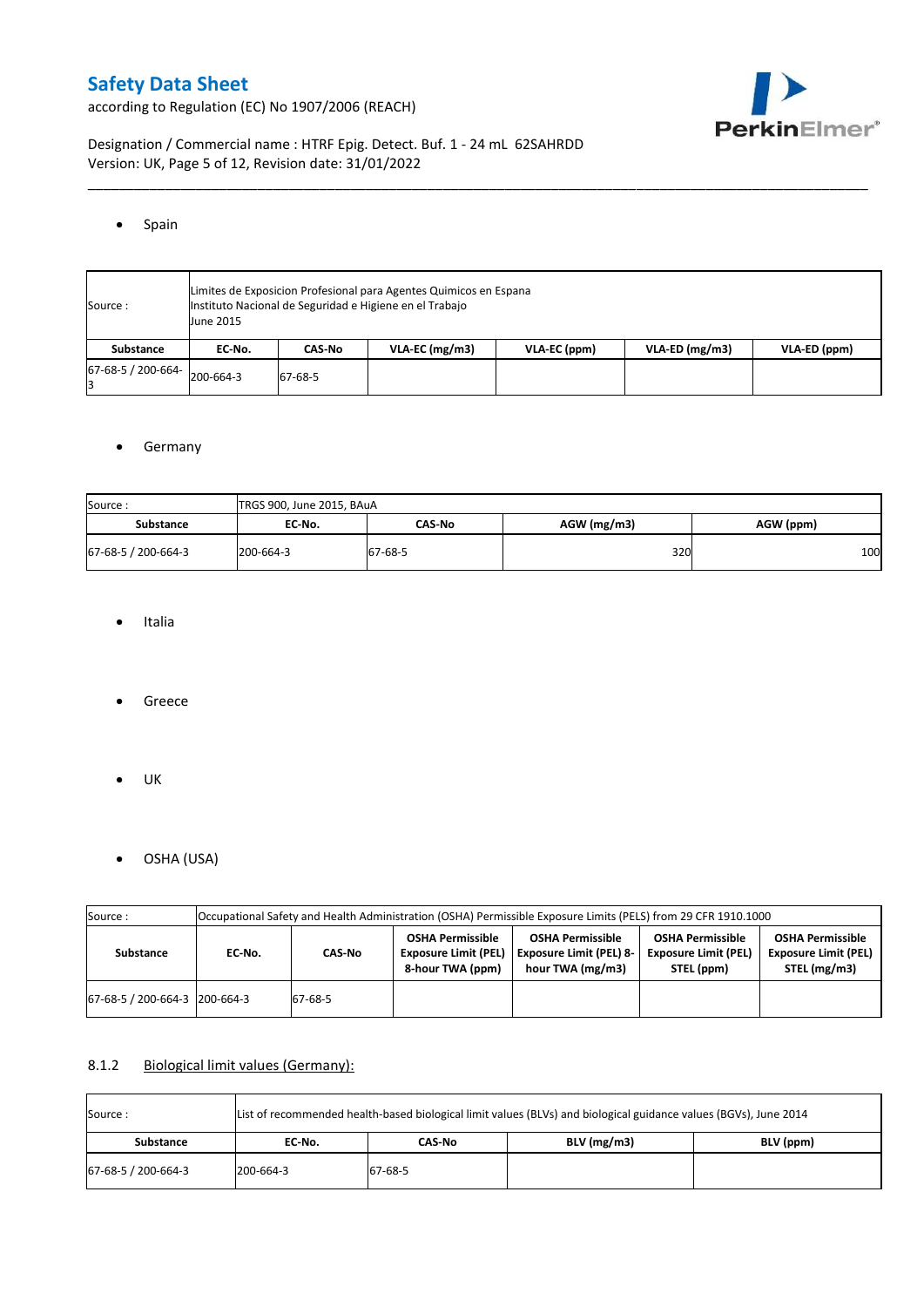according to Regulation (EC) No 1907/2006 (REACH)



### Designation / Commercial name : HTRF Epig. Detect. Buf. 1 - 24 mL 62SAHRDD Version: UK, Page 6 of 12, Revision date: 31/01/2022

#### \_\_\_\_\_\_\_\_\_\_\_\_\_\_\_\_\_\_\_\_\_\_\_\_\_\_\_\_\_\_\_\_\_\_\_\_\_\_\_\_\_\_\_\_\_\_\_\_\_\_\_\_\_\_\_\_\_\_\_\_\_\_\_\_\_\_\_\_\_\_\_\_\_\_\_\_\_\_\_\_\_\_\_\_\_\_\_\_\_\_\_\_\_\_\_\_\_\_\_\_\_ 8.1.3 Exposure limits at intended use (Germany):

| Source:             | TRGS 903, November 2015, BAuA |         |             |           |  |  |  |  |  |  |
|---------------------|-------------------------------|---------|-------------|-----------|--|--|--|--|--|--|
| Substance           | EC-No.                        | CAS-No  | BGW (mg/m3) | BGW (ppm) |  |  |  |  |  |  |
| 67-68-5 / 200-664-3 | 200-664-3                     | 67-68-5 |             |           |  |  |  |  |  |  |

#### 8.1.4 DNEL/PNEC-values:

• DNEL worker

| Source:                     |                   | <b>GESTIS</b> - substance database |                                                 |                                                          |                                                           |                                                    |                                                       |                                                      |                                                             |
|-----------------------------|-------------------|------------------------------------|-------------------------------------------------|----------------------------------------------------------|-----------------------------------------------------------|----------------------------------------------------|-------------------------------------------------------|------------------------------------------------------|-------------------------------------------------------------|
| Substance                   | EC No.            | <b>CAS-No</b>                      | Acute - dermal,<br>local effects<br>(mg/kg/day) | Long-term $-$<br>dermal, local<br>effects<br>(mg/kg/day) | Long-term –<br>dermal.<br>systemic effects<br>(mg/kg/day) | $Acute -$<br>linhalation. local<br>effects (mg/m3) | Acute -<br>inhalation.<br>systemic effects<br>(mg/m3) | Long-term -<br>linhalation. local<br>effects (mg/m3) | $Long-term -$<br>inhalation.<br>systemic effects<br>(mg/m3) |
| $67 - 68 - 5/$<br>200-664-3 | 200-664-3 67-68-5 |                                    |                                                 |                                                          |                                                           | 265-265                                            | 484-484                                               |                                                      |                                                             |

#### • DNEL consumer

| Source:                     |                   | <b>GESTIS</b> - substance database |                                                 |                                                       |                                                          |                                                  |                                                         |                                                       |                                                             |
|-----------------------------|-------------------|------------------------------------|-------------------------------------------------|-------------------------------------------------------|----------------------------------------------------------|--------------------------------------------------|---------------------------------------------------------|-------------------------------------------------------|-------------------------------------------------------------|
| <b>Substance</b>            | EC-No.            | CAS No                             | Acute – dermal.<br>local effects<br>(mg/kg/day) | Long-term-<br>dermal, local<br>effects<br>(mg/kg/day) | Long-term-<br>dermal.<br>systemic effects<br>(mg/kg/day) | Acute -<br>linhalation. local<br>effects (mg/m3) | $Acute -$<br>inhalation.<br>systemic effects<br>(mg/m3) | Long-term –<br>linhalation. local<br>leffects (mg/m3) | Long-term $-$<br>inhalation.<br>systemic effects<br>(mg/m3) |
| $67 - 68 - 5/$<br>200-664-3 | 200-664-3 67-68-5 |                                    |                                                 |                                                       |                                                          |                                                  |                                                         |                                                       |                                                             |

#### DNEL remark:

• PNEC

| Source:               | <b>INERIS</b>     |        |              |            |                                                                                                                                                                                                                                                                                                                                                                                                                                                                   |  |              |  |  |                      |  |                      |  |  |              |  |  |
|-----------------------|-------------------|--------|--------------|------------|-------------------------------------------------------------------------------------------------------------------------------------------------------------------------------------------------------------------------------------------------------------------------------------------------------------------------------------------------------------------------------------------------------------------------------------------------------------------|--|--------------|--|--|----------------------|--|----------------------|--|--|--------------|--|--|
|                       |                   |        | PNEC AQUATIC |            |                                                                                                                                                                                                                                                                                                                                                                                                                                                                   |  |              |  |  |                      |  | <b>PNEC Sediment</b> |  |  |              |  |  |
|                       |                   |        |              | freshwater |                                                                                                                                                                                                                                                                                                                                                                                                                                                                   |  | marine water |  |  | intermittent release |  | freshwater           |  |  | marine water |  |  |
| <b>Substance</b>      |                   | EC-No. | CAS-No       | (mg/L)     | $\lceil \frac{\text{mg}}{\text{mg}} \rceil \text{g} \rceil \text{g} \rceil \text{g} \rceil \text{g} \rceil \text{g} \rceil \text{g} \rceil \text{g} \rceil \text{g} \rceil \text{g} \rceil \text{g} \rceil \text{g} \rceil \text{g} \rceil \text{g} \rceil \text{g} \rceil \text{g} \rceil \text{g} \rceil \text{g} \rceil \text{g} \rceil \text{g} \rceil \text{g} \rceil \text{g} \rceil \text{g} \rceil \text{g} \rceil \text{g} \rceil \text{g} \rceil \text$ |  |              |  |  |                      |  |                      |  |  |              |  |  |
| 67-68-5/<br>200-664-3 | 200-664-3 67-68-5 |        |              |            |                                                                                                                                                                                                                                                                                                                                                                                                                                                                   |  |              |  |  |                      |  |                      |  |  |              |  |  |

| Source:                     | <b>INERIS</b> |               |                  |               |                                |        |         |          |        |         |                             |        |         |       |
|-----------------------------|---------------|---------------|------------------|---------------|--------------------------------|--------|---------|----------|--------|---------|-----------------------------|--------|---------|-------|
|                             |               |               |                  | <b>Others</b> |                                |        |         |          |        |         |                             |        |         |       |
| <b>Substance</b>            | EC-No.        | <b>CAS-No</b> | <b>PNEC soil</b> |               | PNEC sewage treatment<br>plant |        |         | PNEC air |        |         | PNEC secondary<br>poisoning |        |         |       |
|                             |               |               | (mg/L)           | (mg/kg)       | (ppm)                          | (mg/L) | (mg/kg) | (ppm     | (mg/L) | (mg/kg) | (ppm)                       | (mg/L) | (mg/kg) | (ppm) |
| $67 - 68 - 5/$<br>200-664-3 | 200-664-3     | 67-68-5       |                  |               |                                |        |         |          |        |         |                             |        |         |       |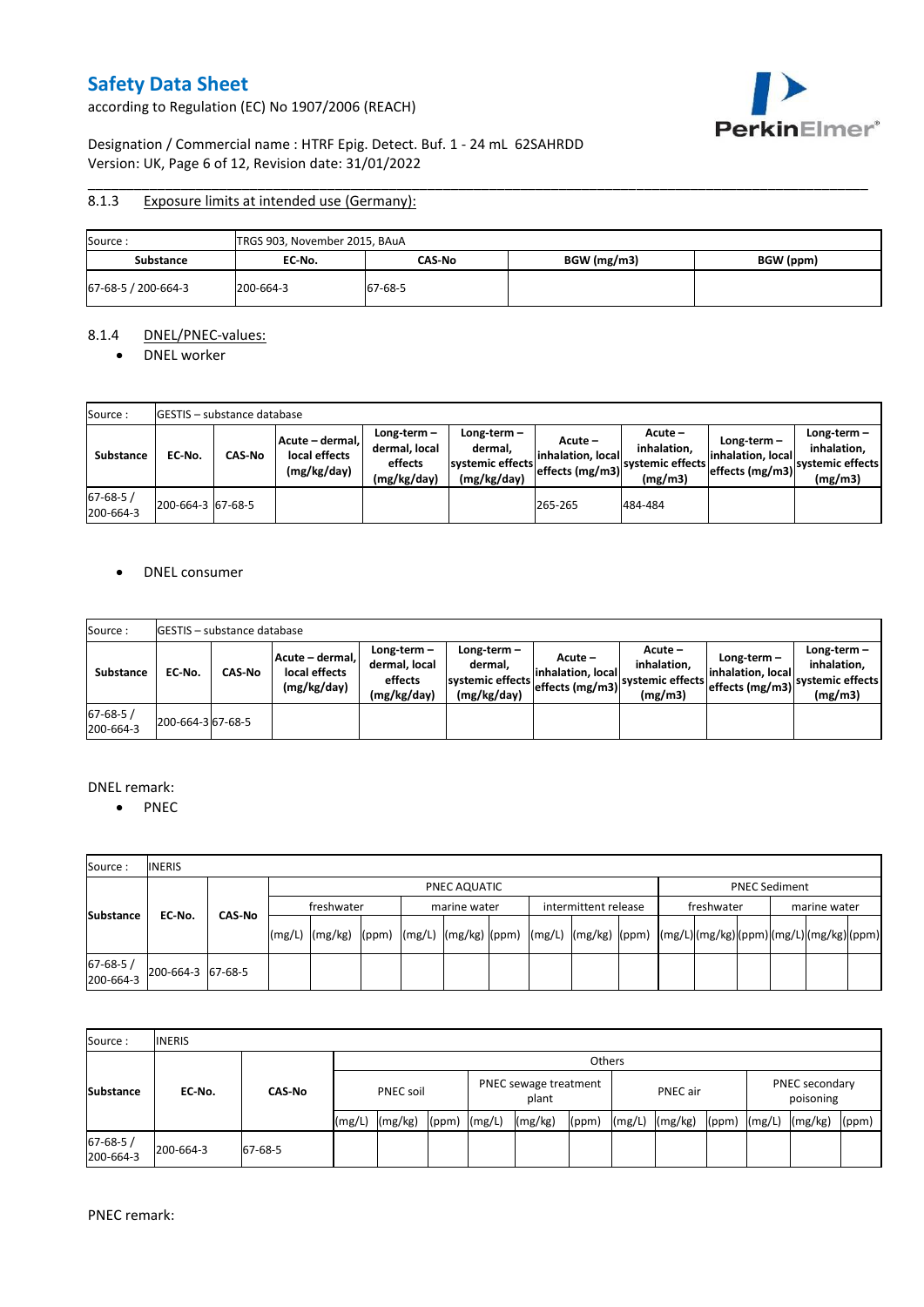according to Regulation (EC) No 1907/2006 (REACH)



Designation / Commercial name : HTRF Epig. Detect. Buf. 1 - 24 mL 62SAHRDD Version: UK, Page 7 of 12, Revision date: 31/01/2022

Control parameters remark:

#### *8.2 Exposure controls*

- 8.2.1 Appropriate engineering controls:
- 8.2.2 Personal protective equipment:

**Eye / Face protection**: Safety glasses with side-shields ; **Skin protection**:Gloves ;

**Respiratory protection**:Ensure adequate ventilation ;

**Thermal hazards**:

8.2.3 Environmental exposure controls:

# **Section 9 : Physical and chemical properties**

#### *9.1 Information on basic physical and chemical properties*

### **Annearance**

| n                     |            |  |  |  |
|-----------------------|------------|--|--|--|
| Physical state        | Liquid     |  |  |  |
| Colour                | Colorless: |  |  |  |
| Odour                 |            |  |  |  |
| Odour threshold (ppm) |            |  |  |  |

\_\_\_\_\_\_\_\_\_\_\_\_\_\_\_\_\_\_\_\_\_\_\_\_\_\_\_\_\_\_\_\_\_\_\_\_\_\_\_\_\_\_\_\_\_\_\_\_\_\_\_\_\_\_\_\_\_\_\_\_\_\_\_\_\_\_\_\_\_\_\_\_\_\_\_\_\_\_\_\_\_\_\_\_\_\_\_\_\_\_\_\_\_\_\_\_\_\_\_\_\_

|                                                             |                                           | Value | Concentration<br>(mol/L) | Method | Temperature (°C) | Pressure (kPa) | Remark |
|-------------------------------------------------------------|-------------------------------------------|-------|--------------------------|--------|------------------|----------------|--------|
| pH                                                          |                                           |       |                          |        |                  |                |        |
| Melting point (°C)                                          |                                           |       |                          |        |                  |                |        |
| Freezing point (°C)                                         |                                           |       |                          |        |                  |                |        |
| Initial boiling point/boiling range (°C)                    |                                           |       |                          |        |                  |                |        |
| Flash point (°C)                                            |                                           |       |                          |        |                  |                |        |
| Evaporation rate (kg/m <sup>2</sup> /h)                     |                                           |       |                          |        |                  |                |        |
| Flammability (type:) (%)                                    |                                           |       |                          |        |                  |                |        |
| Upper/lower<br>flammability or explosive                    | Upper explosive limit<br>(%)              |       |                          |        |                  |                |        |
| limits                                                      | Lower explosive limit (%)                 |       |                          |        |                  |                |        |
| Vapour pressure (kPa)                                       |                                           |       |                          |        |                  |                |        |
| Vapour density (g/cm <sup>3</sup> )                         |                                           |       |                          |        |                  |                |        |
|                                                             | Density (g/cm <sup>3</sup> )              |       |                          |        |                  |                |        |
| Densities                                                   | Relative density (g/cm <sup>3</sup> )     |       |                          |        |                  |                |        |
|                                                             | Bulk density (g/cm <sup>3</sup> )         |       |                          |        |                  |                |        |
|                                                             | Critical density (g/cm <sup>3</sup> )     |       |                          |        |                  |                |        |
| Solubility (Type: ) (g/L)                                   |                                           |       |                          |        |                  |                |        |
| Partition coefficient (log Pow)<br>n-octanol/water at pH :  |                                           |       |                          |        |                  |                |        |
| Auto-ignition temperature (°C)                              |                                           |       |                          |        |                  |                |        |
| Decomposition temperature (°C)<br>Decomposition energy : kJ |                                           |       |                          |        |                  |                |        |
| Viscosity                                                   | Viscosity, dynamic (poiseuille)           |       |                          |        |                  |                |        |
|                                                             | Viscosity, cinematic (cm <sup>3</sup> /s) |       |                          |        |                  |                |        |
| Oxidising properties                                        |                                           |       |                          |        |                  |                |        |
| <b>Explosive properties</b>                                 |                                           |       |                          |        |                  |                |        |

### *9.2 Other information:*

No other relevant data available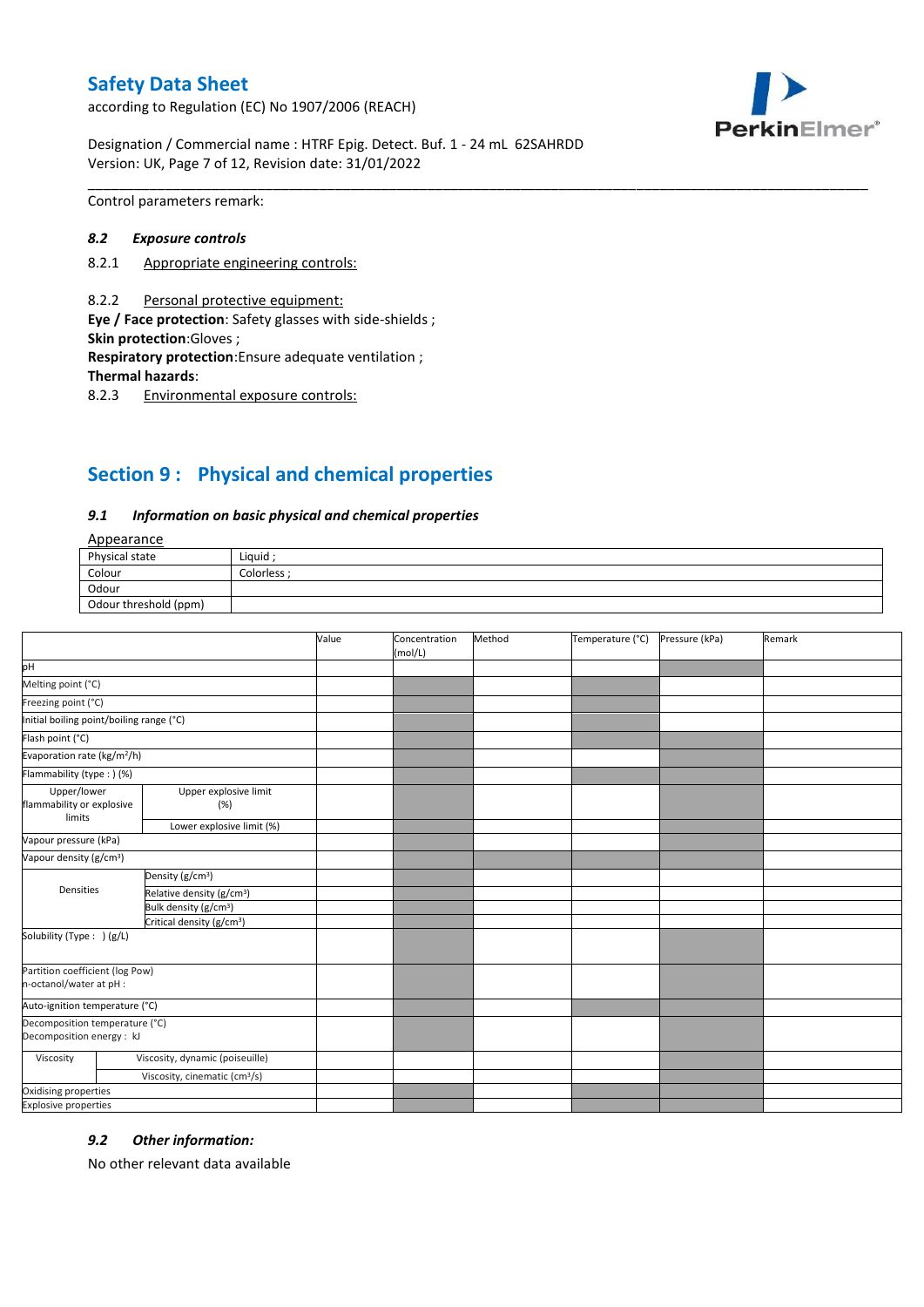according to Regulation (EC) No 1907/2006 (REACH)



Designation / Commercial name : HTRF Epig. Detect. Buf. 1 - 24 mL 62SAHRDD Version: UK, Page 8 of 12, Revision date: 31/01/2022

## **Section 10 : Stability and reactivity**

*10.1 Reactivity* This material is considered to be non-reactive under normal use conditions. ;

\_\_\_\_\_\_\_\_\_\_\_\_\_\_\_\_\_\_\_\_\_\_\_\_\_\_\_\_\_\_\_\_\_\_\_\_\_\_\_\_\_\_\_\_\_\_\_\_\_\_\_\_\_\_\_\_\_\_\_\_\_\_\_\_\_\_\_\_\_\_\_\_\_\_\_\_\_\_\_\_\_\_\_\_\_\_\_\_\_\_\_\_\_\_\_\_\_\_\_\_\_

- *10.2 Chemical stability*
- *10.3 Possibility of hazardous reactions*
- *10.4 Conditions to avoid:*
- *10.5 Incompatible materials:*
- *10.6 Hazardous decomposition products:*

Does not decompose when used for intended uses. ;

# **Section 11 : Toxicological information**

Toxicokinetics, metabolism and distribution

### *11.1 Information on toxicological effects*

Substances

**Acute toxicity**

Animal data: Acute oral toxicity:

Acute dermal toxicity:

Acute inhalative toxicity:

Practical experience / human evidence: Assessment / Classification: General Remark:

### **•** Skin corrosion/irritation

Animal data:

In-vitro skin test method: In-vitro skin test result: Assessment / Classification:

**Eye damage/irritation**

Animal data:

In vitro eye test method: In vitro eye test result: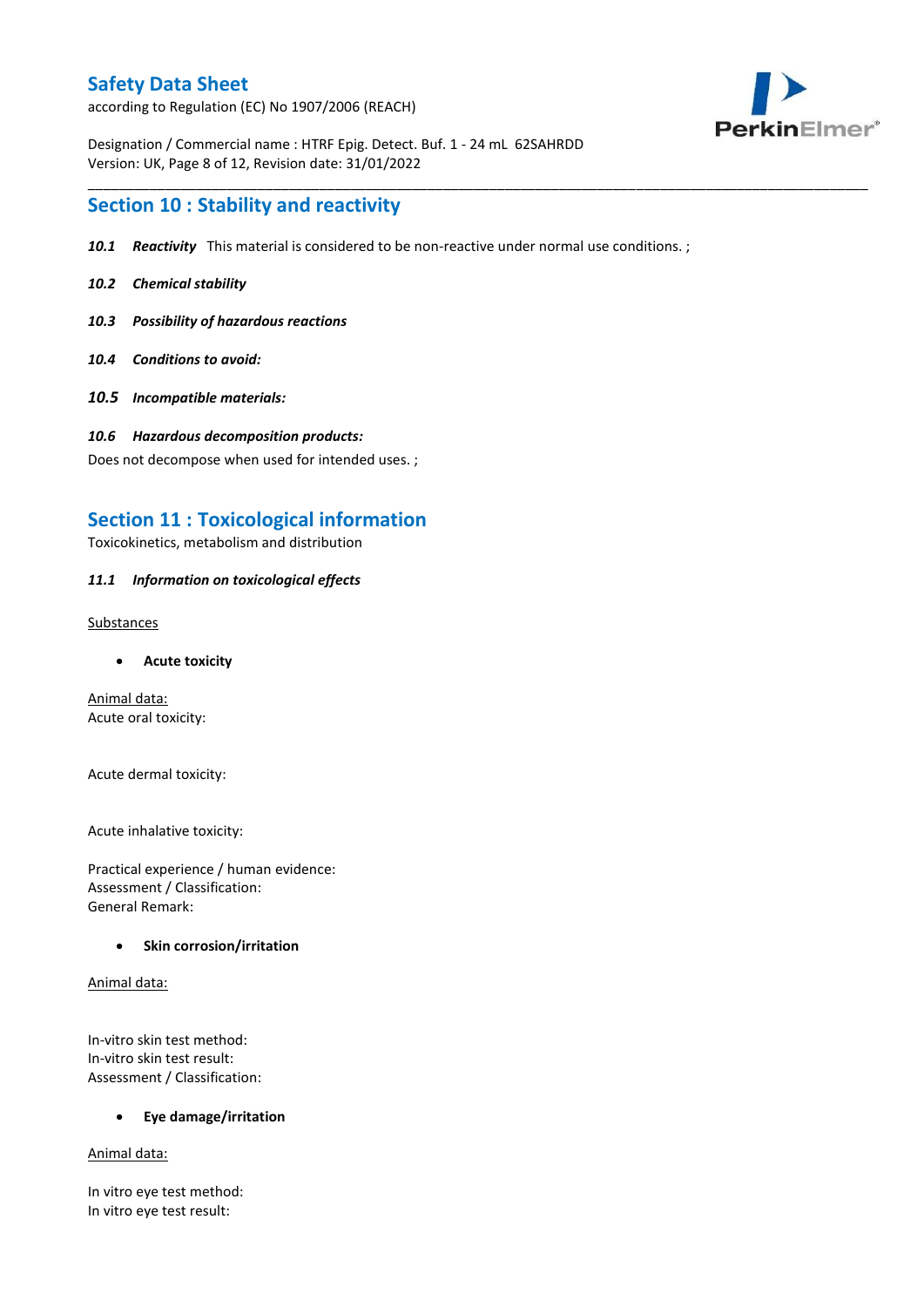according to Regulation (EC) No 1907/2006 (REACH)



Designation / Commercial name : HTRF Epig. Detect. Buf. 1 - 24 mL 62SAHRDD Version: UK, Page 9 of 12, Revision date: 31/01/2022

Assessment / Classification:

**CMR effects (carcinogenity, mutagenicity and toxicity for reproduction)**

\_\_\_\_\_\_\_\_\_\_\_\_\_\_\_\_\_\_\_\_\_\_\_\_\_\_\_\_\_\_\_\_\_\_\_\_\_\_\_\_\_\_\_\_\_\_\_\_\_\_\_\_\_\_\_\_\_\_\_\_\_\_\_\_\_\_\_\_\_\_\_\_\_\_\_\_\_\_\_\_\_\_\_\_\_\_\_\_\_\_\_\_\_\_\_\_\_\_\_\_\_

o Germ cell mutagenicity:

Animal data:

Assessment / Classification:

o Carcinogenicity

Practical experience / human evidence: Animal data:

Other information: Assessment / Classification:

o Reproductive toxicity

Practical experience / human evidence: Animal data:

Other information: Assessment / Classification:

Overall assessment on CMR properties:

- **Specific target organ toxicity (single exposure)**
	- o STOT SE 1 and 2

Animal data:

Other information:

o STOT SE 3

Practical experience / human evidence:

Other information: Assessment / Classification:

### **Specific target organ toxicity (repeated exposure)**

Practical experience / human evidence: Animal data:

Assessment / Classification: Other information

**Aspiration hazard**

Practical experience / human evidence: Experimental data: viscosity data: see SECTION 9.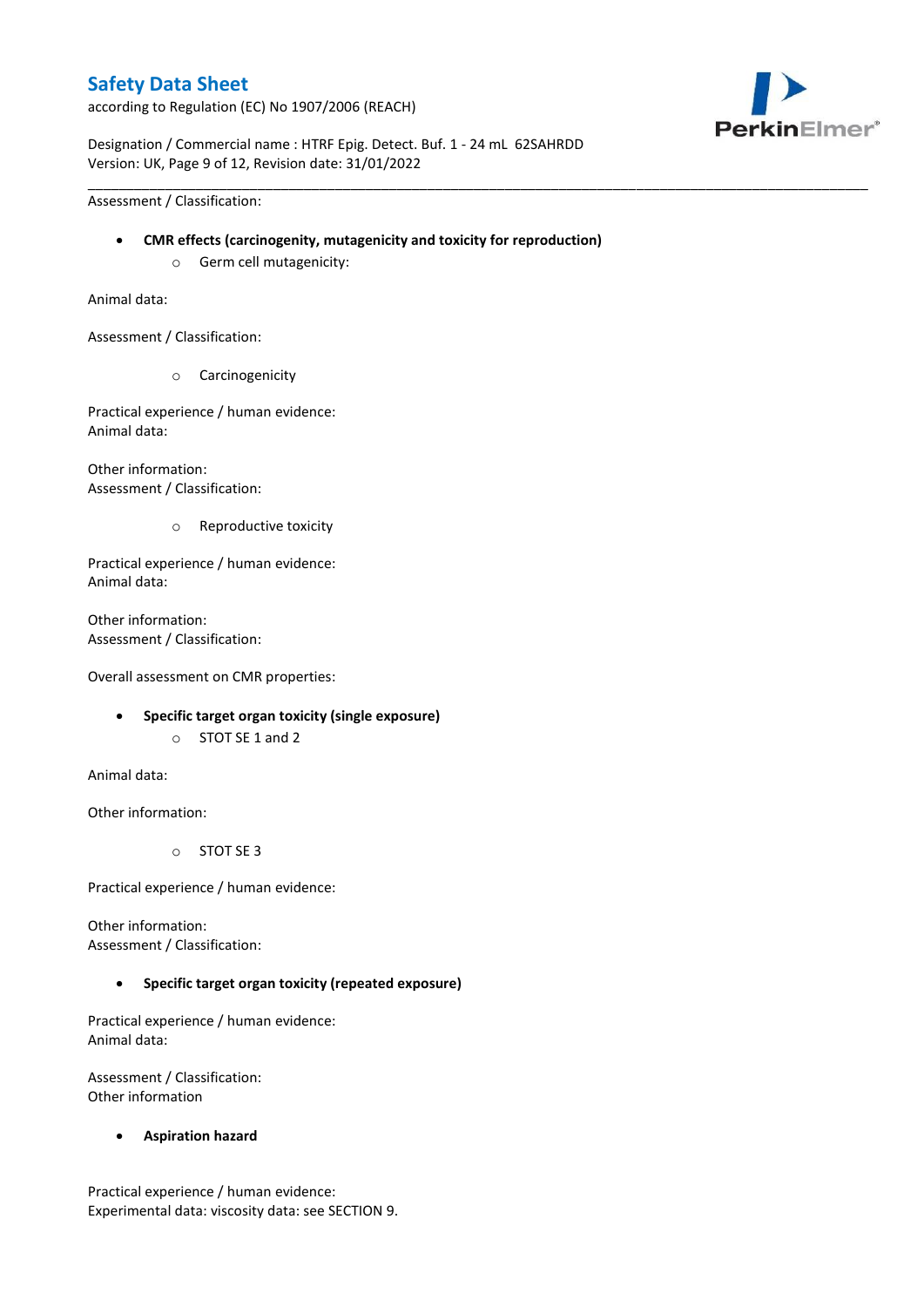according to Regulation (EC) No 1907/2006 (REACH)



Designation / Commercial name : HTRF Epig. Detect. Buf. 1 - 24 mL 62SAHRDD Version: UK, Page 10 of 12, Revision date: 31/01/2022

Assessment / Classification: Remark:

11.1.1 Mixtures No toxicological information is available for the mixture itself

# **Section 12 : Ecological information**

In case that test data regarding one endpoint/differentiation exist for the mixture itself, the classification is carried out according to the substance criteria (excluding biodegradation and bioaccumulation). If no test data exist, the criteria for mixture classification has to be used (calculation method) in this case the toxicological data of the ingredients are shown.

\_\_\_\_\_\_\_\_\_\_\_\_\_\_\_\_\_\_\_\_\_\_\_\_\_\_\_\_\_\_\_\_\_\_\_\_\_\_\_\_\_\_\_\_\_\_\_\_\_\_\_\_\_\_\_\_\_\_\_\_\_\_\_\_\_\_\_\_\_\_\_\_\_\_\_\_\_\_\_\_\_\_\_\_\_\_\_\_\_\_\_\_\_\_\_\_\_\_\_\_\_

### *12.1 Aquatic toxicity:*

Acute (short-term) fish toxicity

Chronic (long-term) fish toxicity

Acute (short-term) toxicity to crustacea

Chronic (long-term) toxicity to crustacea

Acute (short-term) toxicity to algae and cyanobacteria

Toxicity to microorganisms and other aquatic plants / organisms

Assessment / Classification:

### *12.2 Persistence and degradability*

Biodegradation:

Abiotic Degradation:

Assessment / Classification:

### *12.3 Bioaccumulative potential*

Bioconcentration factor (BCF):

*12.4 Mobility in soil*

### *12.5 Results of PBT and vPvB assessment*

### *12.6 Other adverse effects:*

Additional ecotoxicological information: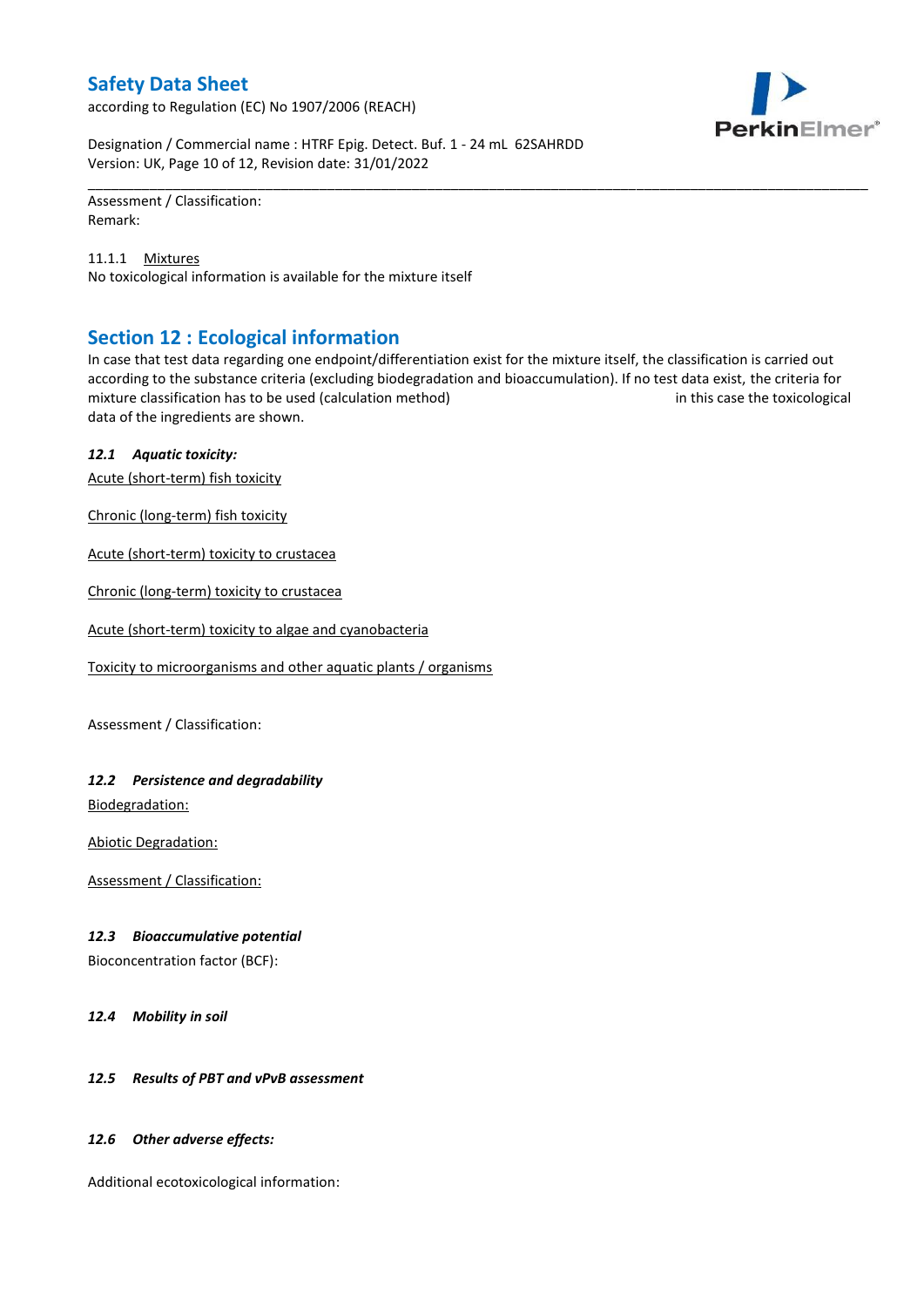according to Regulation (EC) No 1907/2006 (REACH)



Designation / Commercial name : HTRF Epig. Detect. Buf. 1 - 24 mL 62SAHRDD Version: UK, Page 11 of 12, Revision date: 31/01/2022

# **Section 13 : Disposal considerations**

### *13.1 Waste treatment methods*

Waste treatment options:Dispose of waste according to applicable legislation. ;

# **Section 14 : Transport information**

ADR/RID/AND/IMDG/IATA

| UN No.                     |  |
|----------------------------|--|
| UN Proper shipping name    |  |
| Transport hazard class(es) |  |
| Hazard label(s)            |  |
|                            |  |
| Packing group              |  |

\_\_\_\_\_\_\_\_\_\_\_\_\_\_\_\_\_\_\_\_\_\_\_\_\_\_\_\_\_\_\_\_\_\_\_\_\_\_\_\_\_\_\_\_\_\_\_\_\_\_\_\_\_\_\_\_\_\_\_\_\_\_\_\_\_\_\_\_\_\_\_\_\_\_\_\_\_\_\_\_\_\_\_\_\_\_\_\_\_\_\_\_\_\_\_\_\_\_\_\_\_

#### *Transport in bulk according to Annex II of MARPOL 73/78 and the IBC Code*

| Land transport (ADR/RID)                                             |                                               |  |  |  |  |
|----------------------------------------------------------------------|-----------------------------------------------|--|--|--|--|
| <b>Classification code ADR:</b>                                      | Special Provisions for ADR/RID:               |  |  |  |  |
| Limited quantities for ADR/RID:                                      | <b>Excepted Quantities for ADR/RID:</b>       |  |  |  |  |
| Packing Instructions for ADR/RID:                                    | Special packing provisions for ADR/RID:       |  |  |  |  |
| Mixed packing provisions:                                            |                                               |  |  |  |  |
| Portable tanks and bulk containers Instructions:                     |                                               |  |  |  |  |
| Portable tanks and bulk containers Special Provisions:               |                                               |  |  |  |  |
| <b>ADR Tank Code:</b>                                                | ADR Tank special provisions:                  |  |  |  |  |
| Vehicle for tank carriage:                                           |                                               |  |  |  |  |
| Special provisions for carriage Packages:                            |                                               |  |  |  |  |
| Special provisions for carriage Bulk:                                |                                               |  |  |  |  |
| Special provisions for carriage for loading, unloading and handling: |                                               |  |  |  |  |
| Special Provisions for carriage Operation:                           |                                               |  |  |  |  |
| Hazard identification No:                                            | Transport category (Tunnel restriction code): |  |  |  |  |
|                                                                      |                                               |  |  |  |  |
| Sea transport (IMDG)                                                 |                                               |  |  |  |  |
| Marine Pollutant:                                                    | Subsidiary risk(s) for IMDG:                  |  |  |  |  |
| Packing provisions for IMDG:                                         | Limited quantities for IMDG:                  |  |  |  |  |
| Packing instructions for IMDG:                                       | IBC Instructions:                             |  |  |  |  |
| <b>IBC Provisions:</b>                                               | <b>IMO</b> tank instructions:                 |  |  |  |  |
| UN tank instructions:                                                | Tanks and bulk Provisions:                    |  |  |  |  |
| EmS:                                                                 | Stowage and segregation for IMDG:             |  |  |  |  |
| Properties and observations:                                         |                                               |  |  |  |  |
| Inland waterway transport (ADN)                                      |                                               |  |  |  |  |
| <b>Classification Code ADN:</b>                                      | <b>Special Provisions ADN:</b>                |  |  |  |  |
| Limited quantities ADN:                                              | <b>Excepted quantities ADN:</b>               |  |  |  |  |
| Carriage permitted:                                                  | Equipment required:                           |  |  |  |  |
| Provisions concerning loading and unloading:                         | Provisions concerning carriage:               |  |  |  |  |
| Number of blue cones/lights:                                         | Remark:                                       |  |  |  |  |
|                                                                      |                                               |  |  |  |  |
| Air transport (ICAO-TI / IATA-DGR)                                   |                                               |  |  |  |  |
| Suhsidiary risk for IATA·                                            | Excepted quantity for $IATA$ .                |  |  |  |  |

Subsidiary risk for IATA: Excepted quantity for IATA: Passenger and Cargo Aircraft Limited Quantities Packing Instructions: Passenger and Cargo Aircraft Limited Quantities Maximal Net Quantity :